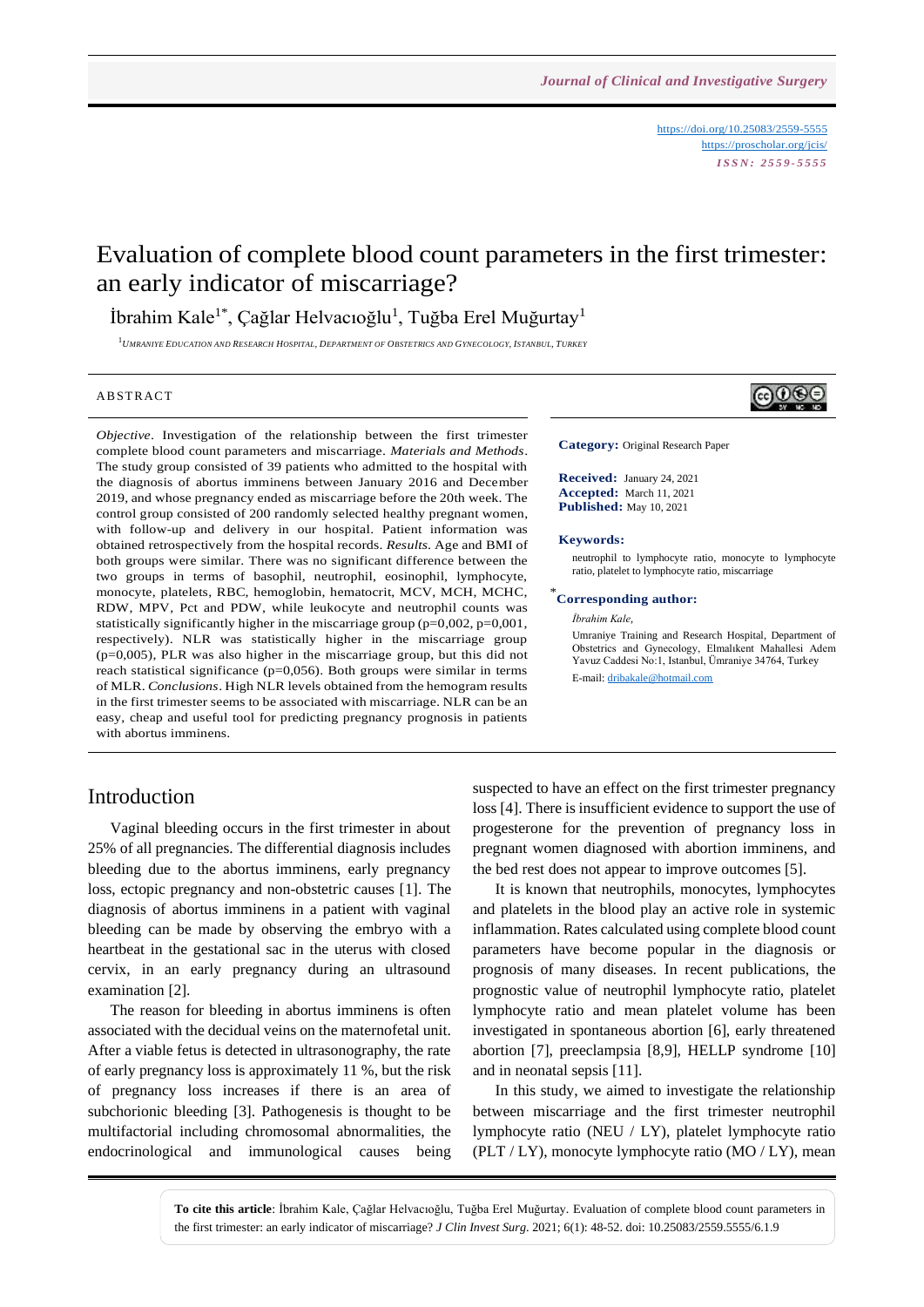platelet volume lymphocyte ratio (MPV / LY), plateletcrit platelet ratio (PCT / PLT) and mean platelet volume (MPV).

## Materials and Methods

The sample consisted of patients who were admitted to the Obstetrics and Gynecology Clinic of Umraniye Training and Research Hospital, Istanbul, Turkey between January 2016 and December 2019. Data regarding the diagnosis of abortus imminens and whose pregnancy ended before the 20th week was retrospectively obtained from the hospital records.

The following patients were excluded from the study: those with multiple pregnancies, those whose pregnancy started as multiple and then continued as a singleton, conceiving with in vitro fertilization, diagnosed as abortus incipient, a history of recurrent pregnancy loss or cervical insufficiency, a history of cervical leep or conization procedures, congenital uterine anomalies or uterine pathologies that disrupt the shape of the endometrial cavity, such as fibroids or polyps, diagnosed thrombophilia or using oral or parenteral anticoagulants and those who become pregnant while using an intrauterine device as a birth control method. In addition, patients who smoke or consume alcohol, with diabetes mellitus, adrenal gland, thyroid and parathyroid gland or liver disease, kidney dysfunction, oncological, infectious or hematological disease (including anemia), rheumatological or autoimmune disease, hyperlipidemia, atherosclerotic coronary artery disease and patients who received blood transfusion, intravenous iron replacement, or steroid use for any reason within the past year were also excluded from the study.

Patients diagnosed with abortus imminens received daily oral 2x200 mg progesterone and weekly intramuscular 250 mg hydroxyprogesterone caproate. Despite this therapy, 39 patients had miscarriage before 20 weeks of gestation and constituted the study group. The control group consisted of 200 randomly selected patients with pregnancy follow-up and delivery in our hospital, and who did not have any pregestational or pregnancy related disease able to complicate their pregnancy.

Ultrasound examinations of the patients were performed with Hitachi Aloka Prosound F37 Ultrasound Machine. Complete blood count of the patients was performed on an automated hematology analyzer Mindray BC6800 machine. BMI of the patients was calculated by the following formula: Body Weight / Height Square (kg / m2). NEU/LY was calculated by neutrophil count/ lymphocyte count, MO/LY was calculated by monocyte count/ lymphocyte count, PLT/LY was calculated by platelet count / lymphocyte count, MPV/LY was calculated by mean platelet volume/ lymphocyte count, PCT/PLT was calculated by plateletcrit/ platelet count.

#### *Statistics*

The data were analyzed using Statistical Package for the Social Sciences (SPSS) 25.0 package program (IBM Corp., Armonk, NY, USA). Descriptive statistical methods (mean, standard deviation, frequency) were used while evaluating the study data. The distribution of data was tested with the Kolmogorov Smirnov test. Parametric independent two samples t-test was used for normally distributed data, and non-parametric The Mann Whitney U-test was used for data that did not show normal distribution. A receiver operating characteristic (ROC) analysis was performed to determine the cut-off value for NLR for prediction of miscarriage. The significance threshold was evaluated at  $p < 0.05$  levels for all values.

### Results

The demographic characteristics and the first trimester hemogram results of the miscarriage and the control group were compared. Age and BMI of both groups were similar. There was no significant difference between the two groups in terms of basophil, neutrophil, eosinophil, lymphocyte, monocyte, platelets, RBC, hemoglobin, hematocrit, MCV, MCH, MCHC, RDW, MPV, Pct and PDW, while leukocyte and neutrophil counts was statistically significantly higher in the miscarriage group  $(p=0,002, p=0,001, respectively)$  (Table 1). When both groups were compared in terms of NLR, MLR and PLR, NLR was statistically higher in the miscarriage group (p=0,005), and PLR was also higher in the miscarriage group, but without reaching statistical significance  $(p=0.056)$ . Both groups were similar in terms of MLR (Table 2).

ROC analysis was performed for miscarriage prediction of NLR values. According to the ROC analysis results, the area under the curve (AUC) value for NLR was found to be 0.642. The threshold value that separates pregnancies with miscarriage by ongoing pregnancies was determined as 2.45 value, with 64,10% sensitivity and 63% specificity for NLR (Figure 1).



**Figure1**. Receiver operating characteristic curve analysis performed to examine the role of NLR in predicting miscarriage. (AUC=0,642, p=0,005)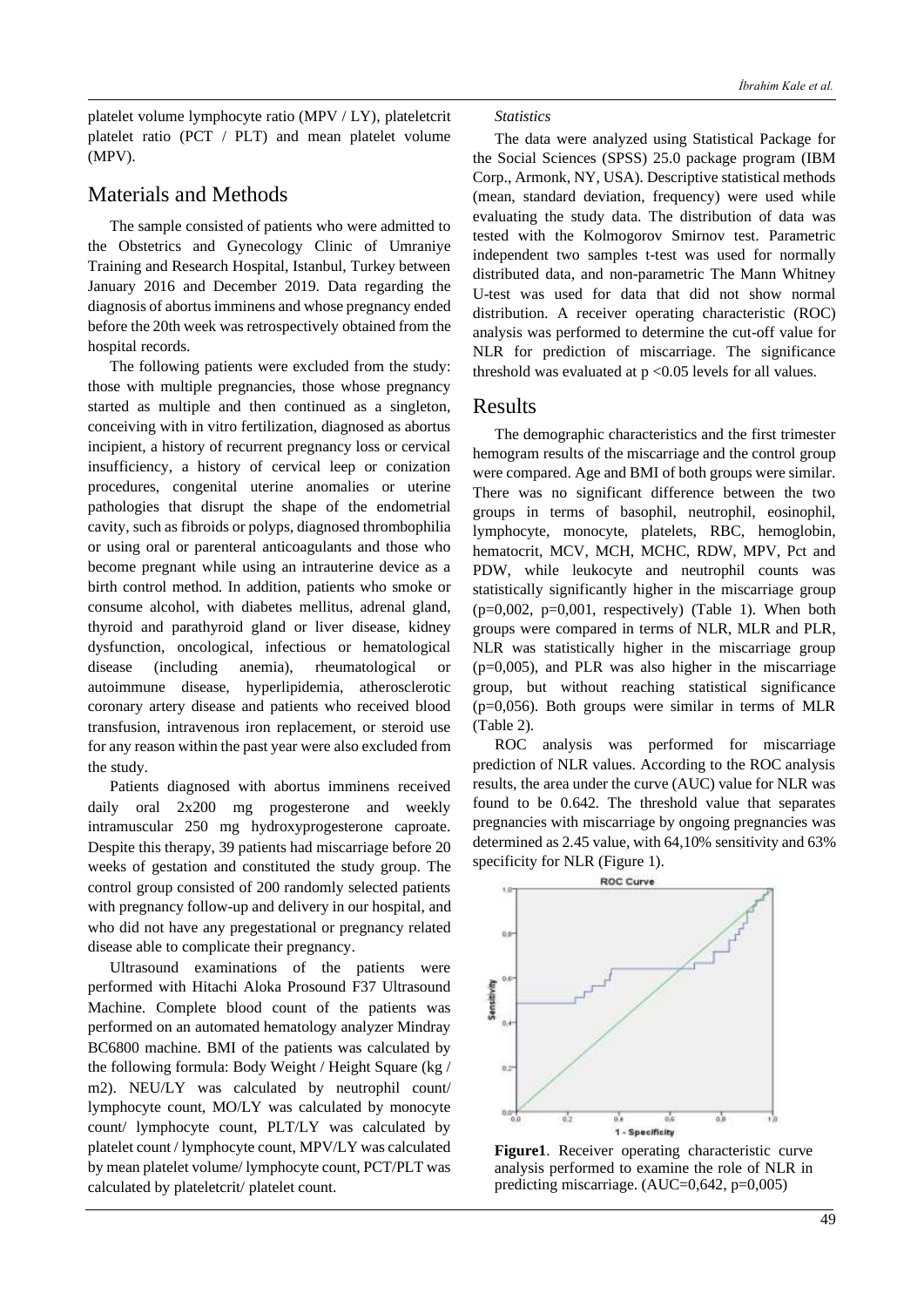$\Box$ 

| <b>Variables</b> | Miscarriage group<br>$(n=39)$<br>$Mean \pm SD$ | <b>Control</b> group<br>$(n=200)$<br>Mean $\pm SD$ | p value    |
|------------------|------------------------------------------------|----------------------------------------------------|------------|
|                  |                                                |                                                    |            |
| <b>BMI</b>       | $23,68 \pm 1,27$                               | $23,36 \pm 1,55$                                   | $0,111*$   |
| Leukocyte        | $9296,67 \pm 2256,07$                          | $8150,70 \pm 1837,60$                              | $0,002$ ** |
| Neutrophil       | $6326,41 \pm 2026,78$                          | $5135,20 \pm 1407,22$                              | $0,001**$  |
| <b>Basophil</b>  | $45,64 \pm 30,16$                              | $43,65 \pm 60,97$                                  | $0,448**$  |
| Eosinophil       | $101,54 \pm 68,92$                             | $125,40 \pm 99,69$                                 | $0,209**$  |
| Lymphocyte       | $2350,26 \pm 872,35$                           | $2369,30 \pm 578,64$                               | $0,517**$  |
| Monocyte         | $522,31 \pm 163,23$                            | $484,60 \pm 164,74$                                | $0,108**$  |
| <b>Platelet</b>  | $266794,87 \pm 54403,07$                       | $255195,00 \pm 58105,41$                           | $0,251*$   |
| <b>RBC</b>       | $4,23 \pm 0,27$                                | $4,33 \pm 0,31$                                    | $0,081*$   |
| Hemoglobin       | $12,35 \pm 0,80$                               | $12,47 \pm 0,81$                                   | $0,365*$   |
| Hematocrit       | $36,71 \pm 2,38$                               | $37,12 \pm 2,37$                                   | $0,320*$   |
| <b>MCV</b>       | $88,76 \pm 4,05$                               | $85,96 \pm 5,16$                                   | $0,364*$   |
| <b>MCH</b>       | $29,17 \pm 1,67$                               | $28,90 \pm 1,96$                                   | $0,419*$   |
| <b>MCHC</b>      | $33,49 \pm 1,13$                               | $33,57 \pm 1,00$                                   | $0,646*$   |
| <b>RDW</b>       | $14,37 \pm 1,45$                               | $14,56 \pm 1,69$                                   | $0.690**$  |
| <b>MPV</b>       | $8,96 \pm 1,67$                                | $9,14 \pm 1,55$                                    | $0,511*$   |
| Pct              | $0,24 \pm 0,06$                                | $0,23 \pm 0,06$                                    | $0.601**$  |
| <b>PDW</b>       | $16,75 \pm 1,42$                               | $16,80 \pm 1,15$                                   | $0,377**$  |

| Table 2. Comparison of the groups in terms of NLR, MLR and PLR. |                               |                                   |            |  |
|-----------------------------------------------------------------|-------------------------------|-----------------------------------|------------|--|
|                                                                 | Miscarriage group<br>$(n=39)$ | <b>Control group</b><br>$(n=200)$ | p value    |  |
|                                                                 | Mean $\pm SD$                 | Mean $\pm SD$                     |            |  |
| <b>NLR</b>                                                      | $3,10 \pm 1,72$               | $2,22 \pm 0,52$                   | $0.005**$  |  |
| <b>MLR</b>                                                      | $0,24 \pm 0,10$               | $0,21 \pm 0,07$                   | $0,134$ ** |  |
| <b>PLR</b>                                                      | $125,81 \pm 42,94$            | $111,74 \pm 29,45$                | $0,056*$   |  |
|                                                                 |                               |                                   |            |  |

NLR: neutrophil to lymphocyte ratio, MLR: monocyte to lymphocyte ratio, PLR: platelet to lymphocyte ratio. \* Intependent T test , \*\* Mann Whitney U test

## **Discussions**

The implantation of the embryo depends on the harmonious interaction between the placenta and the endometrium. Abnormal physiological regulation of immunity, increased decidual or systemic inflammation during pregnancy may be one of the causes of miscarriage. Systemic inflammation can be measured using a variety of biochemical and hematological markers. The ratio of blood cell subtypes such as NLR, MLR and PLR may have prognostic significance for inflammation-related diseases. In particular, NLR has been investigated in many diseases in obstetrics and it has been shown to be associated with hyperemesis gravidarum [12], intrahepatic pregnancy cholestasis [13] and preeclampsia [8,9].

In a study conducted with patients diagnosed with abortus imminens in the first trimester, the NLR was found to be statistically significantly higher in the group that resulted in abortion, comparative to the group with ongoing pregnancy after 24 gestational week  $(p \lt 0.001)$  [14]. Similarly, Bas et al found that the NLR was significantly higher in patients with abortion in the first and second trimesters, versus the control group that had a live birth (p<0,0001) [6]. On the contrary, according to another study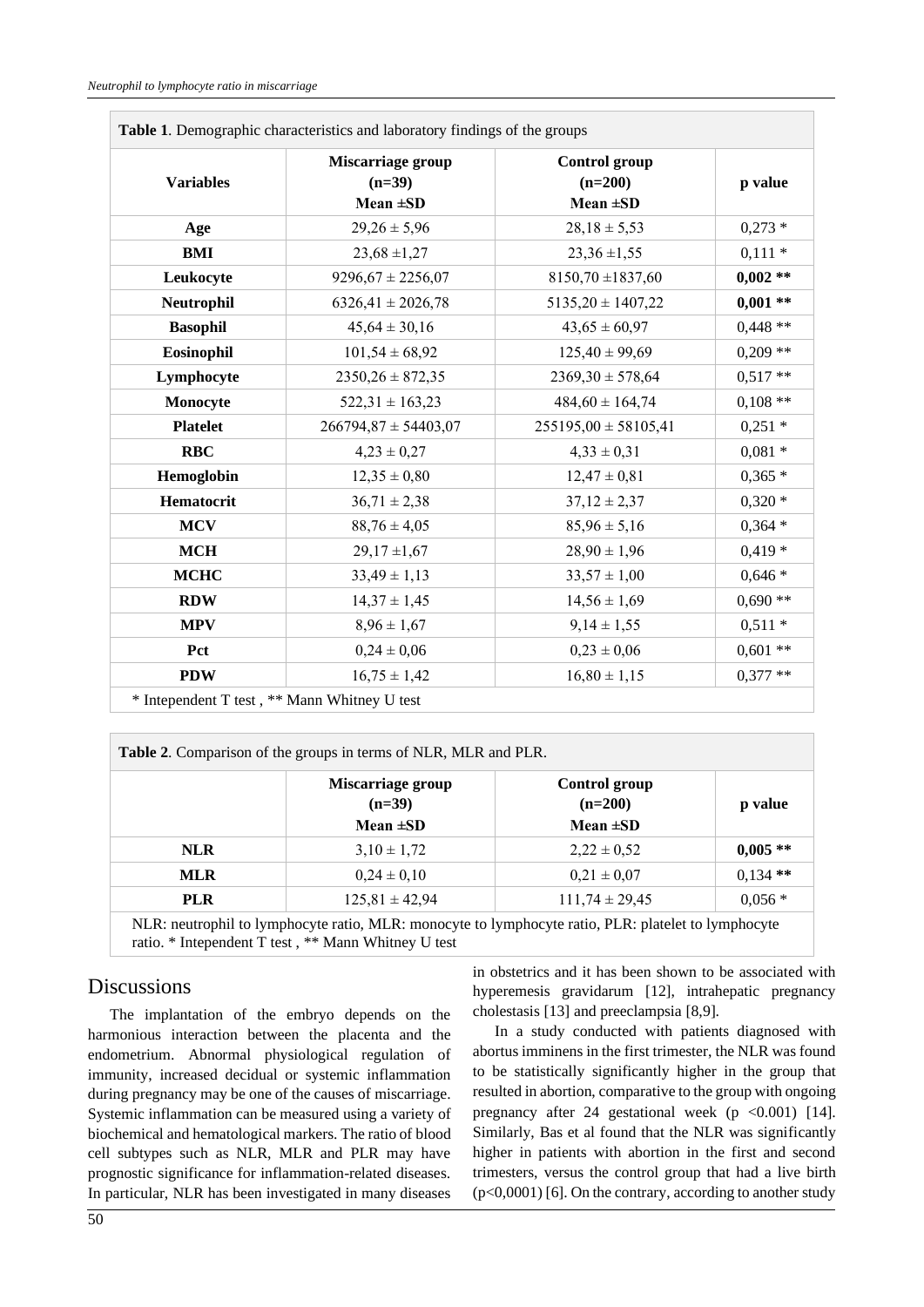investigating the relationship of NLR with miscarriage, no statistically significant difference was found in terms of NLR related to the healthy control group, the group with the threatened abortion and the group with early pregnancy loss (p=0,19) [15]. Similarly, Christoforaki et al. stated that NLR did not differ between pregnant women who had live births and those who had miscarriage ( $p = 0.167$ ). Even so, they noted that NLR values above 5.8 were encountered only in the miscarriage group [16].

In this study, we found that NLR in the miscarriage group was significantly higher than the control group with a live birth (p=0,005). ROC analysis was performed for the value of NLR for predicting miscarriage. The optimal cutoff value of the first trimester NLR to predict miscarriage was 2,45 with a sensitivity of 64,1% and a specificity of 63%. We attributed the different results of the studies examining the relationship between NLR and miscarriage to several parameters, such as the difference in the number of patients included in the studies, the differences in the inclusion and exclusion criteria and differences in the definition of the control groups. In addition, in some studies, it was not clearly stated whether the group with miscarriage received progesterone treatment before.

In the study published by Wang et al in 2020, they compared the missed abortion group with the control group with medical abortion in early pregnancy with a healthy, viable intrauterine fetus and no prior missed abortion history. In addition to NLR, they found that MLR was significantly lower in the missed abortion group compared to the control group  $(p=0.000, p=0.003,$  respectively) [17]. Unlike this study, we did not observe any significant difference in terms of first trimester MLR between the miscarriage group and the live birth control group in our study (p=0,134).

Many studies in the literature also examined the relationship between PLR and miscarriage. In a study published in 2020, PLR was found significantly higher in the early pregnancy loss group than the group with threatened abortion and the healthy controls  $(p \le 0.001)$ [15]. Biyik et al. also found PLR significantly higher in the missed abortion group compared to the healthy pregnant group ( $p = 0.01$ ) [18]. Consistent with these data, in the study conducted by Onat et al., the PLR rate was found to be significantly higher in the abortion group compared to the control group (p=0,032) [19]. In a different study, PLR was found to be similar in the miscarriage group and the control group whose pregnancy continued after 24 weeks.  $(p=0.071)$  [14]. On the contrary, in the study conducted by Bas et al., PLR was significantly lower in the group with miscarriage in the first and second trimesters compared to the control group with live births  $(p = 0.03)$  [6]. In the present study, we found a higher PLR in the miscarriage group compared to the control group that had a live birth, but this did not reach the statistical significance ( $p = 0.056$ ).

MPV is another hemogram parameter investigated in miscarriage. The authors thought that changes in platelet

activity and volume during pregnancy might be associated with miscarriage. Larger platelets are thought to have granules with more mediators, being perhaps more active. Bas et al stated that the MVP was significantly lower in patients with abortion in the first and second trimesters compared to the control group that had a live birth  $(p<0,0001)$  [6]. Also, in a study published in 2020, MPV was found significantly lower in the early pregnancy loss group than the healthy controls ( $p = 0.001$ ) [15]. Consistent with these, Kaplanoglu et al. found in their study that the MPV level was significantly lower in the group with miscarriage compared to the control group  $(p \le 0.001)$  [20]. In our study, we also found that the MPV value was lower in the miscarriage group compared to the control group that had a live birth, but this value was not statistically significant. While MPV value was expected to be higher in pregnancies resulting in miscarriage compared to the control group, the opposite data was found in other studies. The authors explained this situation through the fact that platelets with higher activity (larger platelets) due to inflammation and bleeding may migrate to the deciduoplacental unit earlier in the gestational weeks, and this may cause a decrease in MPV in the peripheral circulation of patients in the miscarriage group [15,20].

The study has some limitations that should be mentioned. It was designed retrospectively and the number of cases included was relatively low. In addition, the lack of use of other proven markers of inflammation is one of the points that should be kept in mind and should be regulated in further researches.

### **Conclusions**

In conclusion, we found that high NLR levels obtained from the hemogram results in the first trimester were associated with miscarriage. We think that NLR can be useful in predicting pregnancy evolution because of its cost-effectiveness and non-invasiveness. However, these results should be supported by large-scale and better designed prospective studies.

## Conflict of interest disclosure

There are no known conflicts of interest in the publication of this article. The manuscript was read and approved by all authors.

### Compliance with ethical standards

Any aspect of the work covered in this manuscript has been conducted with the ethical approval of all relevant bodies and that such approvals are acknowledged within the manuscript. Ethical approval of the study was obtained from the local institutional ethics committee (B.10.1.TKH.4.34.H.GP.0.01/7) and the study was conducted in accordance with the Declaration of Helsinki.